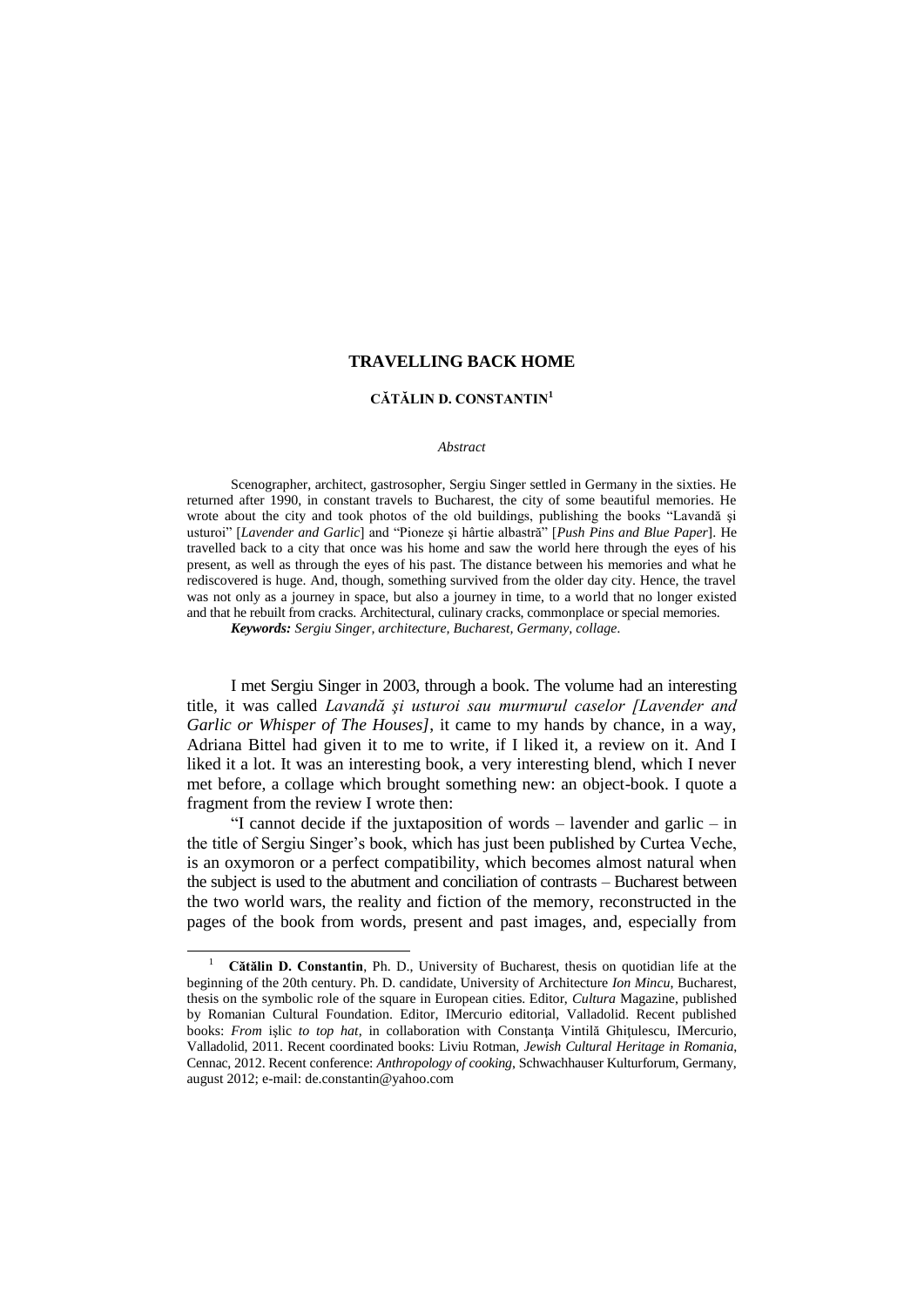culinary temptations. Because two laws mix in an pleasant way in the book. The laws of memory and the laws of cuisine. The formula is simple; the blend has a spontaneous refinement. A memory, going back to the years before world war two or immediately after it, years of the author"s childhood and youth, and a recipe, connected to each other by the fact that the memory is also the story of finding the recipe, and, in a Proustian manner, the recipe is one of the ingredients of the memory. But you cannot say which the purpose is and which the pretext is. At the mid of this indecision subtly kept in the book, the image of a city with a discreet and diffuse charm appears, hesitating, just like the memory, between reality and fiction. "Bucharest – as Sergiu Singer says – is charming, and the secret of this long-lasting charm is deeply hidden. Trying to unveil this secret, you discover first an unusual light, which colours the trees and the roofs, overflowing on all the plans and giving flowers a magical glow".

Reality means a city that we all know, with buildings that are easy to recognize in the photographs of the book, fiction is gradually created from the juxtaposition of the pieces of reality. The memory rediscovers people and characters – the grandmother and the recipe book, Miss Filoteia, the one who finally puts on the author"s menu the buckwheat soup, Vasile Palologu, the doorkeeper at the faculty, Mr. Apostolescu, an old high-toned bookseller... They are all brought in the book by a culinary memory and they all leave a recipe in the book. The reader discovers the gastronomic preferences of Sergiu Singer. A boyar-like taste for food, one might say, because elaborated recipes, smelling French refinery, and primitive recipes, improvised in an autochthonous spirit, but not lacking the Balkan pomp of preparation, with a spectacular taste and an unforgettable memory are put together naturally, without the hold-back always implied by a contrast. There is also something boyar-like in the gesture of telling the story. The pleasure of telling it, easily letting the reader guess the pleasure of listening, then the look that feels good at home, discovering after tens of years of absence that, despite all faults, the city did not change essentially. Is this discovery a reality or fiction? The construction technique that the author, an architect and scenographer, chooses is the collage. A romantic collage is the ideal he reveals on the first page, believing it is a sort of "making an artistic retransmission and by no means a copy without interpretation". The face of Bucharest is made up of faces of people, places, buildings, overlapping of ages, once real and changed by the laws of memory at their discretion. The city of Sergiu Singer has something of the conquering power, and also of the lack of tangibility of the smell of a well-cooked dish.

Shortly after the review was published, I got a phone call. It was the author who, although he has settled in Germany for some years, was in Romania. He had read the review and he wanted to meet me to have a cup of coffee together. About the author, I only knew what I had found out from the book, and the presentation made by Andrei Pleşu in the preface he had the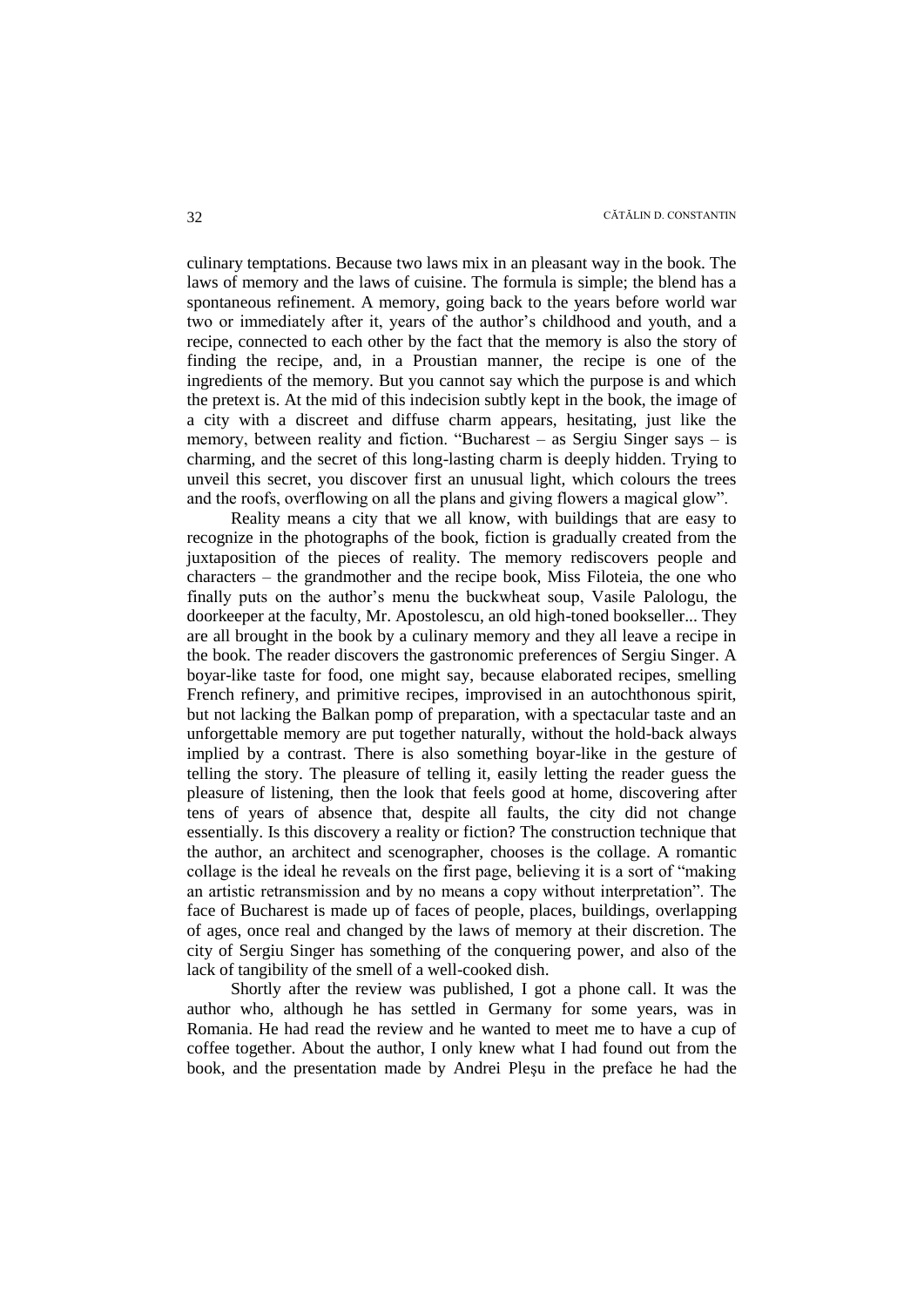ability to inhibit me at a first meeting, but, at the same time, to awake my interest: "the author is, in this case, much more than his own book: it was a pleasure to meet him, like the effigy of a type of humanity without which history would become uglier and life would fade. A distinguished man of the world without twig, refined without affectation, voluptuous, sentimental and ironic, Sergiu Singer has a therapeutic effect on his companion: he revitalizes the soul and rebuilds confidence in the future of the planet. With men like him, we could all live humanly…"

Several meetings with Sergiu Singer followed, with interesting dialogues, on his life experience in Germany and on the years before leaving Romania. I remember that, at our first meeting, he was somehow under the impression that he would meet an elder gentleman who closely knew, maybe even directly, the time that he described, and not someone who had just graduated faculty. He used to travel – he still travels – a lot to Romania, at least twice a year, and, for a while, he taught, as a guest professor, courses of scenography. As he confessed to me, Germany still remains home for him, he has been living there for more than 50 years.

Sergiu Singer was born in Ploieşti, in 1928. He studied architecture in Bucharest with well-known professors and he graduated in 1954. While he was a student, he met some of the Romanian avant-garde representatives and got close to them. After graduating the faculty, he worked in the field of theatre scenography, poster and book graphics. He was an employee of Toma Caragiu at Ploieşti State Theater and he received, as early as his first scenery, an important award. He participated in the UNESCO contest for the scenography of Hamlet in Paris and he was awarded a mention. A few years later, after he left the country, he found out, during a trip to Paris, that the money related to such award was taken by the communist state on his behalf. In 1962, he became a member of the Union of Architects, of the Union of Plastic Artists and he was employed as a scenographer at the Youth Theatre in Bucharest. He left Romania in 1963, for Federal Germany. Two years later, he made his debut in the Weisbaden Festival, after which he had collaborations with all the important theatres in Germany: Berlin, Frankfurt, Hamburg, Göttigen, Hanover, Oberhausen, Köln. From 1962, he expanded his activity to film and television. Then, from 1974, he opened a small romantic restaurant in Bremen, which was shortly after included in the Michelin guide. From 1986, he returned to architecture where he has used his experience gained in scenography for ingenious architectural projects.

The author admitted during our first meeting that his intention was not to recover an epoch through culinary memories, and that he has just written some texts, starting from his first journeys back to Romania, without the intention of publishing them, after seeing again Bucharest – following years of separation – and took photographs of the houses he remembered from the sixties. A literary critic, who also settled in Germany, was delighted with the result and encouraged him to publish the book. It was a photographic, literary and also a sentimental journey to a Bucharest which no longer existed.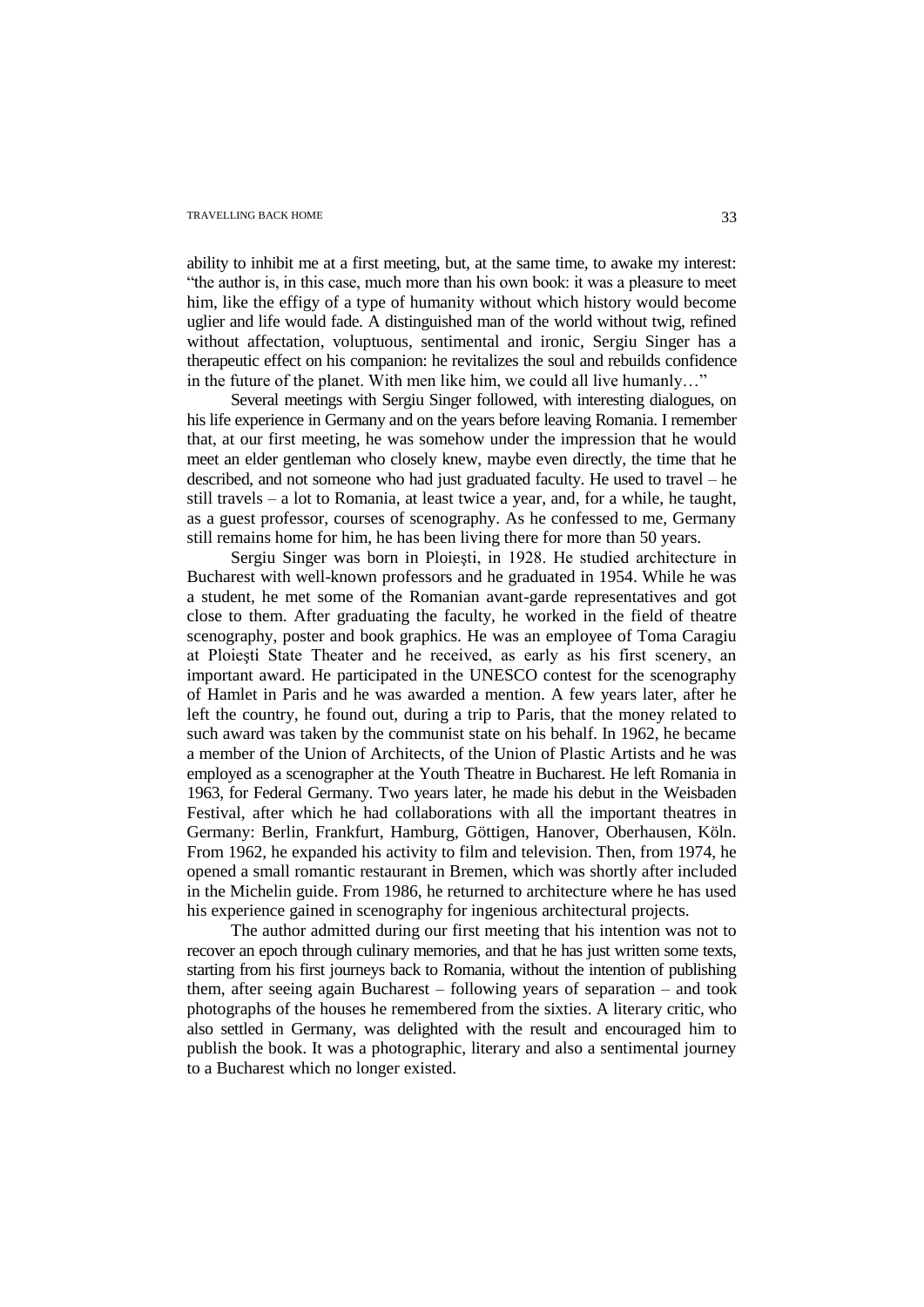A few years later, Sergiu Singer published a novel, starting from the same principle, of collage. *Pioneze şi hârtie albastră* [*Push Pins and Blue Paper*] is a novel like a theatre play, where the scenery plays the role of the hero, and the heroes play the part of extras. Faces of people, places, buildings, which were once real, maybe, build up a fictional collage. *Pioneze şi hârtie albastră* tells the story of the ephemeral charm of the years before the war and of the fall which followed. There is always a house in the centre of the book. Many characters appear, unwillingly caught in a story that we may call History. A history schematized to a certain point, outside an exact chronology, even caricaturized here and there and, thus, tamed, exorcised of perception prejudices. The years between the two world wars, idealized at maximum, become frenetic, naive and pink. And the years of the fall after the war, seen by the eyes of a young man who came out of an "idyllic" teenage, are lived... well, however, although at that time people lived badly. The perfect summary of the book – ironic, cheerful and sad at the same time – is the long list of characters at the end of the novel.

"In the end – as Cătălin Sturza writes about the novel –, Sergiu Singer has the courage of writing what was absent from our literature: a comprehensive novel of the communist period, seen from beyond the curtain which felt in 1989. He gathers details, makes atmosphere, throws in the game insipid characters who are always careful to keep their moral label at sight and leaves place for a single tri-dimensional protagonist: history, with its accidents and surprises. *Pioneze şi hârtie albastră* is a museum on the move, with living voices, images and happenings, which offers the viewer a show with an unexpected opening to the attic with forgotten things of the past. They may be seen, touched, moved from their place, while the wave of fiction unnoticeably wipes the dust of history."

On books and their construction, on Bucharest, the years of the war and the journey back, I discussed with Sergiu Singer in an interview recorded a little before the publication of the novel.

> *Cătălin D. Constantin*: "Here you are, again in Romania."

#### *Sergiu Singer*:

"I came at my usual pace. It's an interior time. I am working on a novel. It's the story of some characters from Romania of that time. It's the story of a house, of a family. A character who lives the years before the war, the war and the following period. But it"s no good to explain the novel... It's not a biographical novel, but, of course, it is impossible not to include in it something of what I lived."

*Cătălin D. Constantin*: "How was life after the war?"

### *Sergiu Singer*:

"Good, up to a certain point. This is an interesting thing. Because I also write about what happened after the war, trying to recall the things as they were and I realize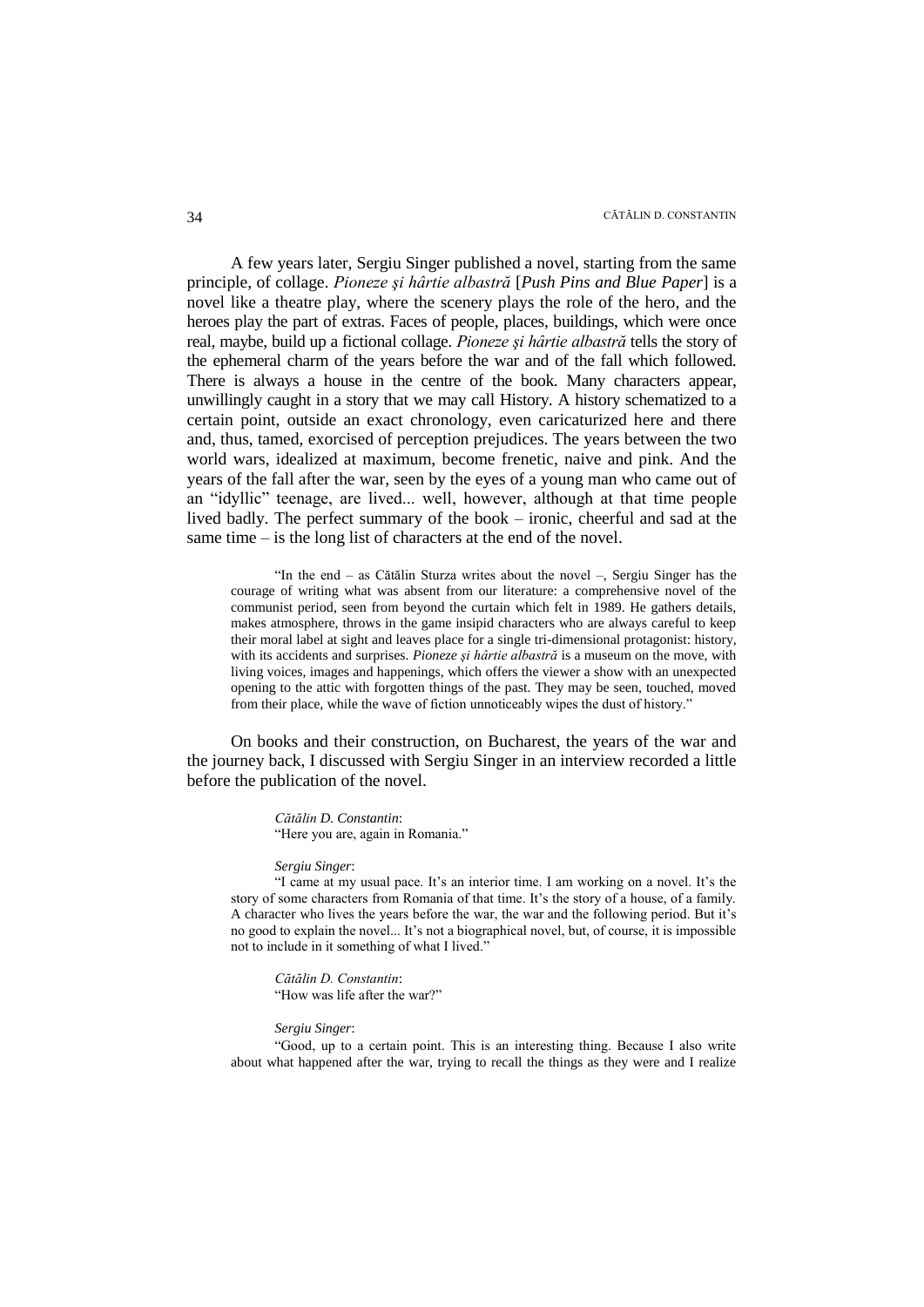that I did not had a bad living. I lived well ... living bad, because others were living even worse than me. I know that misfortunes happened, but they happened there, somewhere, and I am not the only one saying this. At a certain point, I had a discussion with Mircea Dinescu who was telling me about what happened in his neighbourhood, but no one was arrested in his neighbourhood. In my neighbourhood, some people were arrested... but this did not concern me to such a great extent. Life went on, with joys, sadness. My emotions back then were the emotions of a teenager, of a young man who starts to grow up. My priorities were different from those of my father, of my grandfather, who lived well before the war, aware of the fact that they were living well. A good bourgeois life. A family life and a life of families. But not a life of clique. The clique appeared after the war, there were also cliques before, but not in the post-war meaning, but a sort of *club*. People went there to meet. There was a pleasure of living well."

## *Cătălin D. Constantin*: "How was it in Ploieşti?"

### *Sergiu Singer*:

"It was a town with gardens, with beautiful buildings, with a quiet life, it had its atmosphere, but also its troubles... which came from the oil. This is what I can remember, like in a mist, because I was a child then. I remember a peasant riding a nag who was throwing money around him. On his piece of land, which he had near Mislea, he found oil overnight. The land was immediately bought and he threw the money on the road. They used to get rich overnight and until the next day at noon they lost everything...

It was a family of merchants. My grandfather was in Berlin for many years, where he started as a roundsman and then be became a great merchant."

### *Cătălin D. Constantin*: "And after the war?"

#### *Sergiu Singer*:

"After the war I remained here for almost 20 years, but I felt them in a strange way. I felt that I was left alone. Everybody around me was leaving, for one reason or another. And I always had to decide alone. My parents had left. They told me to come, but the decision had to be mine. In that period "one paid for the animals per kilo". For a long time, I did not want to leave... The years when I was accused of having relatives abroad, when I was told that I am not trustworthy were gone. However, I made the decision with a lot of difficulty. Of course, there was also a certain psychosis. But it was a good thing to do. The story was a little different. I had snapped at a guy who was growing very fast. A guy who became very important. Once, a guy came at the architecture faculty – a guy who babbled... I told him something nasty. He probably would never remembered that, but all the persons who were present would, which was worse than if he remembered himself. Then I said to myself: This is the moment to leave.

When I came back to Romania, after the revolution, I did not come alone. Not because I was afraid... I don't even know why ... I came with a friend who wanted to see what was happening here, a friend who was a little younger and then I left as I came: quickly! It was '93. Back then, things were not good here, neither bad, but I saw the offscourings flying before my eyes. But I realized what a beautiful city Bucharest was. I knew that, but I understood that its inhabitants forgot it. Probably because they felt that it no longer belonged to them."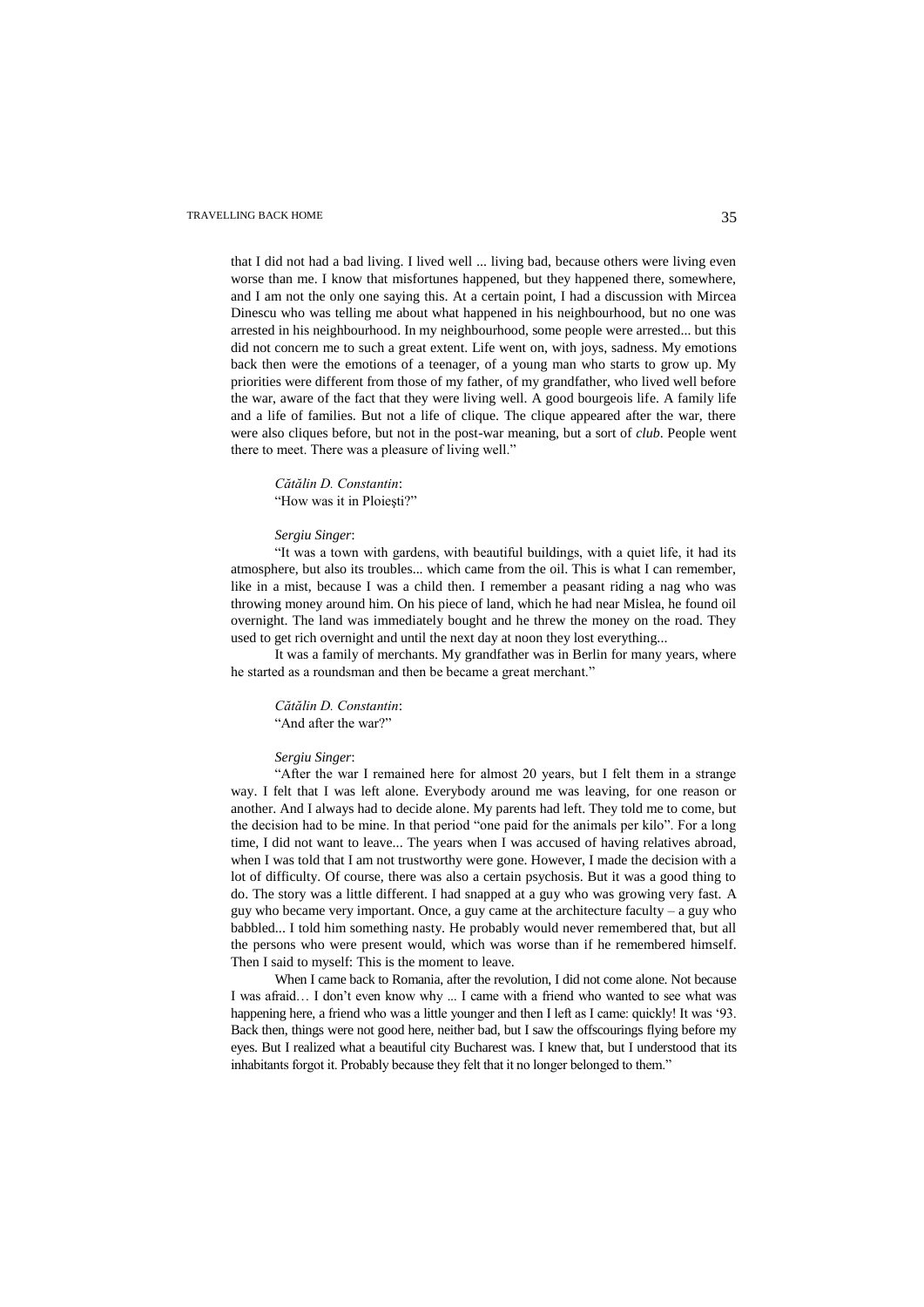## *Cătălin D. Constantin*:

"Of course, the differences were huge."

### *Sergiu Singer*:

"Differences? Far cry! I was discovering the old city... These old houses will disappear, I said to myself, no one has the money to restore them and, even if they had the money, my opinion as an architect is that  $-$  and I love them  $-$  there's no use restoring them, they no longer fit to the nowadays requirements. I took pictures and I know how to take pictures, I have a big archive, it is part of my professional training. But I did not want to make a simple album. I thought of putting a photograph with the entire history of the house. But it was too much. Then, the idea suddenly occurred to me, each house was in a way connected to a culinary memory and, then, I decided to tell the memory and, afterwards, to present the recipe. And that"s how the book was born, a book, which, at first, I did not want to write myself. I talked to a friend of mine who could write it beautifully but, why hiding, he was lazy. Or maybe he didn"t want to. And, one good morning – I had bought myself a computer and learned how to use it – I took one of the pictures and I wrote something. The first sketch. It was not great. I wrote one, I wrote two... I wrote about ten. And then I sent them to someone to read them and I had no answer. Someone who knew how to read... And one night, around two o"clock, he called me, told me that he was reticent at opening my envelope, because he received a lot of poems from people. He opened it at around 6-7 o"clock and he called me after midnight, as soon as he finished them: Keep writing, he told me!

The book is an object. This is what I always made: objects. When I was a scenographer, as well as when I was an architect. And of this book I made something that I wanted all my life: a collage of memories with a certain chronology, but not a perfect one, but which I think colours the past – each man has, for a certain period, a colour and a song."

#### *Cătălin D. Constantin*:

"Which is the field that best defines you – architecture, scenography, gastrosophy?"

### *Sergiu Singer*:

"I do not have a profession. I worked in theatre, film, television, graphics, I was a dishwasher, I had a restaurant, I sold carpets – for one week – but I quickly realized that it was not a job for me. Every ten years, I changed by job. Probably, it was half my will, half chance. I say that there is a job that is mine: scenographer. In the broader sense of the word. A scenographer is a person who draws up the scene, prepares the scene. For this reason, I had problems with the directors. I do not believe that Shakespeare"s words are better heard in nice costumes than in underpants. I don"t say that it cannot be done, I do not think that it serves the purpose. Scenography is a thing that does not only deal with theatre. The film, television and architecture that I made were scenography. In the end, life is scenography."

Life is scenography. The scenography of a life took Sergiu Singer to Germany, where he had professional performances and where he was and is at home. When he talks about Bucharest, he talks about a different kind of home, a past tense home, a past tense of memories. But also at the present time, upon each journey back, home.